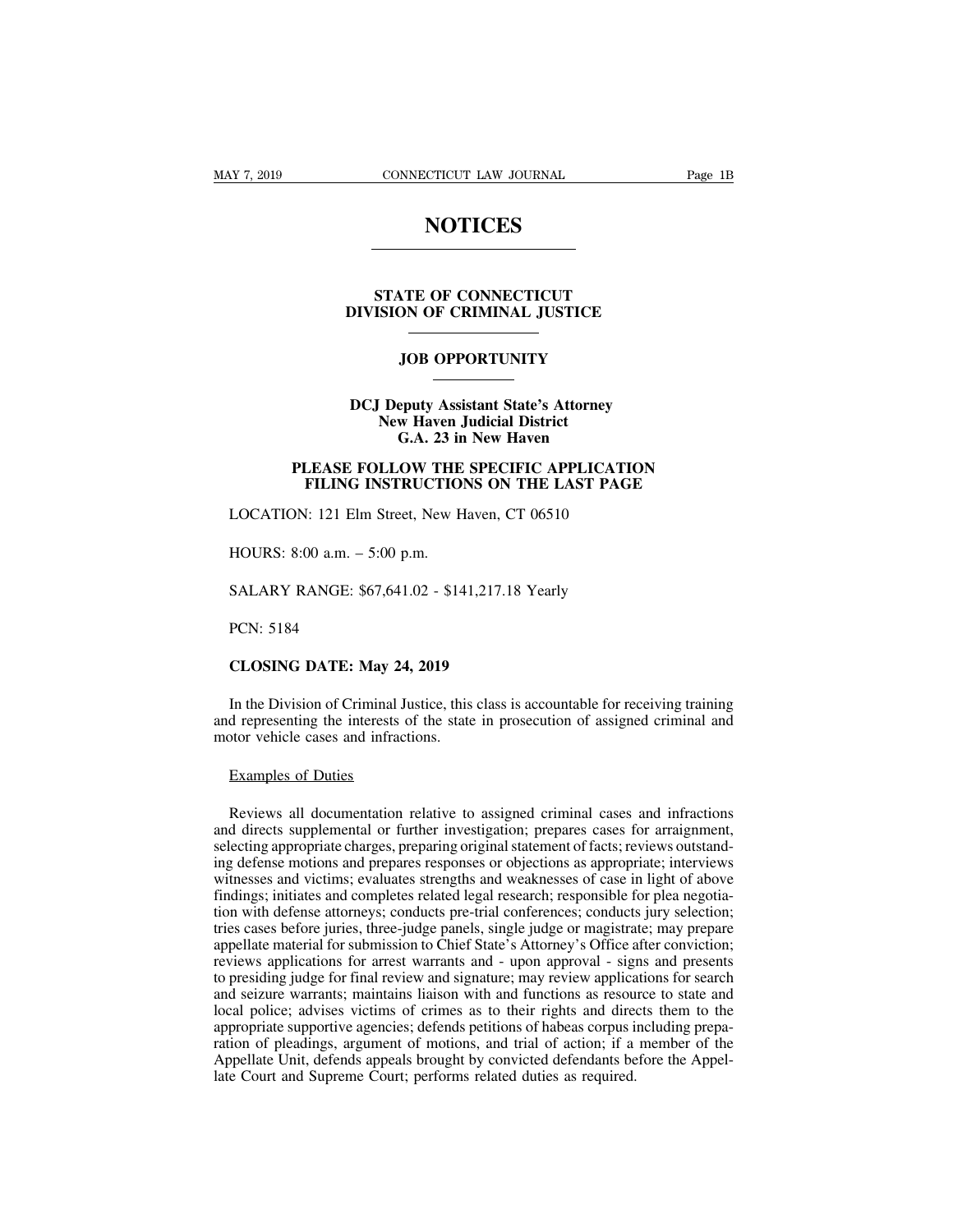EXECTE<br>
EXECTE EXECTED THE SERIES CONNECTICUT<br>
Knowledge of criminal law and legal proc EXECT BE CONNECTICUT LAW JOURNAL MAY 7, 2019<br>
Knowledge, Skill and Ability<br>
Knowledge of criminal law and legal process, legal principles and practice; know-<br>
Ige of and ability to interpret and apply relevant State and fe Fage 2B CONNECTICUT LAW JOURNAL MAY 7, 2019<br>
Knowledge, Skill and Ability<br>
Knowledge of criminal law and legal process, legal principles and practice; know-<br>
ledge of and ability to interpret and apply relevant State and f Knowledge, Skill and Ability<br>Knowledge of criminal law and legal process, legal principles and practice; know-<br>ledge of and ability to interpret and apply relevant State and federal criminal law;<br>knowledge of the statutory Knowledge, Skill and Ability<br>Knowledge of criminal law and legal process, legal principles and practice; know-<br>ledge of and ability to interpret and apply relevant State and federal criminal law;<br>knowledge of the statutory Knowledge, Skill and Ability<br>Knowledge of criminal law and legal process, legal principles and practice; know-<br>ledge of and ability to interpret and apply relevant State and federal criminal law;<br>knowledge of the statutory Knowledge of criminal law and legal process, legal principles and practice; knowledge of and ability to interpret and apply relevant State and federal criminal law; knowledge of the statutory authority, operation and admin Knowledge of criminal law and legal process, legal principles and practice; kness ledge of and ability to interpret and apply relevant State and federal criminal liknowledge of the statutory authority, operation and admini ge of and abiny to interpret and apply relevant state and owledge of the statutory authority, operation and adminic Criminal Justice; considerable interpersonal skill; considerable trial and counseling skills; considerable Similar and counseling skills; considerable oral and written communication<br>ill; considerable trial and counseling skills; considerable oral and written communication<br>ill; considerable ability to analyze legal problems, pre d argument; ability to write lega<br>Minimum Qualifications – Gene<br>Membership in the Connecticut<br>Application Procedure<br>In addition to meeting the above

Minimum Qualifications – General Experience<br>
Membership in the Connecticut Bar and residency in the State of Connecticut.<br>
Application Procedure<br>
In addition to meeting the above requirements, candidates must submit the fo Membership in the Connecticut Bar and residency in the State<br>
Application Procedure<br>
In addition to meeting the above requirements, candidates must<br>
ing information in order to be considered for this position.<br>
1. Cover le Application Procedure<br>
In addition to meeting<br>
1. Cover letter<br>
2. Division of Crimin

2. In addition to meeting the above requirements, candidates must submit the following information in order to be considered for this position.<br>
1. Cover letter<br>
2. Division of Criminal Justice Application for Employment at **www.ct.gov/csao** 1. Cover letter<br>2. Division of Crimi<br>**www.ct.gov/csao**<br>3. Resume<br>4. Copy of law scho 2. Division of Criminal Justice Applic<br> **www.ct.gov/csao**<br>
3. Resume<br>
4. Copy of law school transcript<br>
5. The names and contact information S. Resume<br>3. Resume<br>4. Copy of law school transcript<br>5. The names and contact information for three (3) professional references to:

of law school transcript<br>mes and contact information for three (3) professional references to<br>By e-mail to: <u>DCJ.HR@ct.gov,</u> cc: <u>DCJ.NewHaven@ct.gov</u>.<br>All documents must be combined into a single pdf<br>Dlage include the DCN All documents must be combined Motherst<br>
All documents must be combined into a single pdf<br>
Please include the PCN on the subject line<br>
(This is the Prefermed Method) d contact information for three (3) professional refere<br>ail to: <u>DCJ.HR@ct.gov</u>, cc: <u>DCJ.NewHaven@ct.gov</u><br>documents must be combined into a single pdf<br>Please include the PCN on the subject line<br>(**This is the Preferred Met** 

Example 18 Information for times (3) profession:<br>
1 <u>DCJ.HR@ct.gov</u>, cc: <u>DCJ.NewHaven@</u><br>
ments must be combined into a single pe<br>
include the PCN on the subject line<br> **(This is the Preferred Method)**<br>
Or

Or

### cuments must be combined into a single pdf<br>
ease include the PCN on the subject line<br>
(This is the Preferred Method)<br>
Or<br>
Office of the Chief State's Attorney<br>
300 Corporate Place Example of the Preferred Method)<br> **300 Corporate Place**<br> **300 Corporate Place**<br> **300 Corporate Place**<br> **Rocky Hill, CT 06067 Rocky Hill, CT 06067**<br>**Rocky Hill, CT 06067**<br>**Rocky Hill, CT 06067**<br>**Rocky Hill, CT 06067** Or<br> **Atta:** Or Office of the Chief State's Attorney<br>
300 Corporate Place<br>
Rocky Hill, CT 06067<br>
Attn: Human Resources, PCN 5184<br>
must be received or postal stamped no later than the d

Office of the Chief State's Attorney<br>
300 Corporate Place<br>
Rocky Hill, CT 06067<br>
Attn: Human Resources, PCN 5184<br>
Application packages must be received or postal stamped no later than the closing date<br>
Applications receive 300 Corporate Place<br>
Rocky Hill, CT 06067<br>
Attn: Human Resources, PCN 5184<br>
ckages must be received or postal stamped no later than the closing d<br>
Applications received by facsimile will not be accepted<br>
b specification fo Rocky Hill, CT 06067<br>Attn: Human Resources, PCN 5184<br>Application packages must be received or postal stamped no later than the closing date<br>A complete job specification for DCJ Deputy Assistant State's Attorney is availabl

here.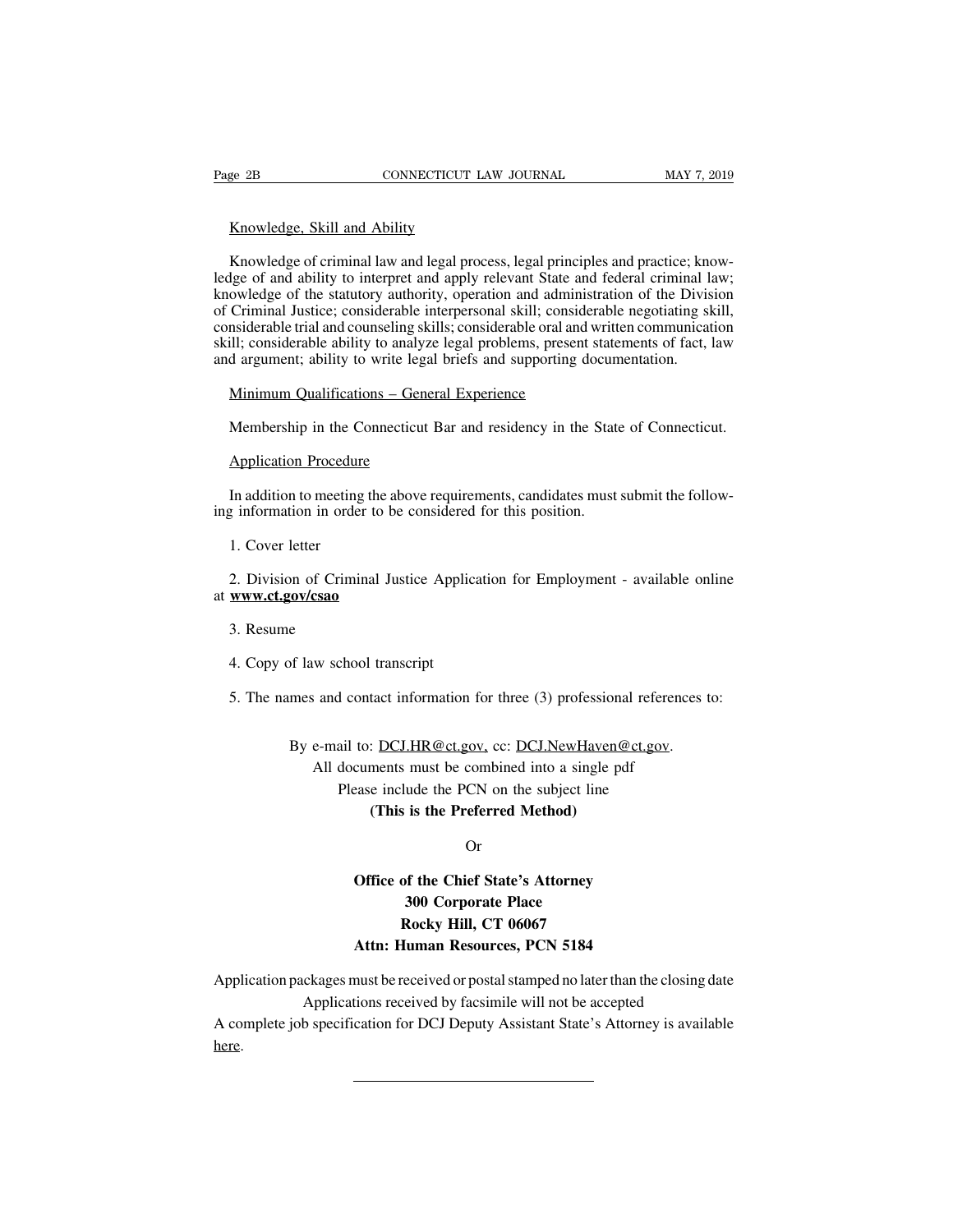# Page 3B<br>
Notice of Inactive Status of Attorney and Appointment of Trustee

Notice of Inactive Status of Attorney and Appointment of Trustee<br>
Pursuant to Practice Book Section 2-54, notice is hereby given that on April 25,<br>
19, in Docket Number HHD-CV-19-6110274, A. Paul Spinella, *a/k/a* Agostino Notice of Inactive Status of Attorney and Appointment of Trustee<br>
Pursuant to Practice Book Section 2-54, notice is hereby given that on April 25,<br>
2019, in Docket Number HHD-CV-19-6110274, A. Paul Spinella, a/k/a Agostino Notice of Inactive Status of Attorney and Appointment of Trustee<br>
Pursuant to Practice Book Section 2-54, notice is hereby given that on April 25,<br>
2019, in Docket Number HHD-CV-19-6110274, A. Paul Spinella, *a/k/a* Agosti Notice of Inactive Status of Attorney and Appointment of Trustee<br>
Tursuant to Practice Book Section 2-54, notice is hereby given that on April 2<br>
2019, in Docket Number HHD-CV-19-6110274, A. Paul Spinella, a/k/a Agosti<br>
Pa Pursuant to Practice Book Section 2-54, notice is hereby given that on April 25, 19, in Docket Number HHD-CV-19-6110274, A. Paul Spinella, a/k/a Agostino ul Spinella (Juris# 371686) of Hartford, CT was placed on inactive s

Fursuant to Fractice Book Section 2-54, notice is hereby given that on Apm 25, 2019, in Docket Number HHD-CV-19-6110274, A. Paul Spinella, a/k/a Agostino Paul Spinella (Juris# 371686) of Hartford, CT was placed on inactive 2019, in Docket Number HHD-CV-19-0110274, A. Paul Spinella, ark/a Agostino<br>Paul Spinella (Juris# 371686) of Hartford, CT was placed on inactive status from<br>the practice of law, effective immediately, until further order o Faul Spinella (Julis# 371080) of Hattoid, CT was placed on inactive status from<br>the practice of law, effective immediately, until further order of the court.<br>Attorney Charles D. Houlihan Juris No. 408495, of Simsbury, Conn and to secure and review the office mail, all in accordance with § 2-64 et. Seq. of the Connecticut Practice Book.<br>
The Connecticut may be presented Trustee to take such steps as are necessary to protect the interests of t Attorney Charles D. Houlihan Juappointed Trustee to take such steps<br>clients of Attorney Spinella, to invento<br>Spinella's clients' funds account and<br>and to secure and review the office i<br>the Connecticut Practice Book. the interests of the<br>es, to secure Attorney<br>reports to the Court,<br>th § 2-64 et. Seq. of<br>David Sheridan<br>*Presiding Judge Presiding Histories*<br> *Presiding Judge*<br> *Presiding Judge* 

# Property of Reprimand of Attorneys

Notice of Reprimand of Attorneys<br>
Pursuant to Practice Book Section 2-54, notice is hereby given of the following<br>
primands ordered by reviewing committees of the Statewide Grievance Committee: Notice of Reprimand of Attorneys<br>
Pursuant to Practice Book Section 2-54, notice is hereby given of the following<br>
reprimands ordered by reviewing committees of the Statewide Grievance Committee: **Reviewing Committee Reprimands**<br>**Reviewing committees of the Statewide Grievance**<br>**Reviewing Committee Reprimands**<br>**Reviewing Committee Reprimands**<br>the Herbert Harrington, Southport, Connecticut suant to Practice Book Section 2-54, notice is hereby given of the following<br>ands ordered by reviewing committees of the Statewide Grievance Committee:<br>**Reviewing Committee Reprimands**<br>March 1, 2019: John Herbert Harringto

Reviewing Committee Reprimands<br>March 1, 2019: John Herbert Harrington, Southport, Connecticut – 411976<br>March 8, 2019: Aimee Leigh Wickless, Norwich, Connecticut – 419609

March 1, 2019: John Herbert Harrington, Southport, Connecticut – 411976<br>March 8, 2019: Aimee Leigh Wickless, Norwich, Connecticut – 419609<br>Copies of the full text of the decision of the Statewide Grievance Committee<br>ailabl March 1, 2019: John Herbert Harrington, Southport, Connecticut – 411976<br>
March 8, 2019: Aimee Leigh Wickless, Norwich, Connecticut – 419609<br>
Copies of the full text of the decision of the Statewide Grievance Committee<br>
is March 8, 2019: Aimee Leigh Wickless, Norwich, Connecticut – 419609<br>Copies of the full text of the decision of the Statewide Grievance Committee<br>is available through the Committee's offices at Second Floor, Suite Two, 287 M March 8, 2019: Aimee Leigh Wickless, Norwich, Connecticut – 419609<br>Copies of the full text of the decision of the Statewide Grievance Committee<br>is available through the Committee's offices at Second Floor, Suite Two, 287 M Match 6, 2019. Almee Leigh Wickless, N<br>Copies of the full text of the decision of th<br>is available through the Committee's offices at S<br>Street, East Hartford, Connecticut 06118-1885.<br>Tive cents) per page. The full text of t cision is also available on t<br>).<br>Attest:<br>Michael P. Bowler<br>*Statewide Bar Counsel* 

Attest:

*Statewide Bar Counsel*